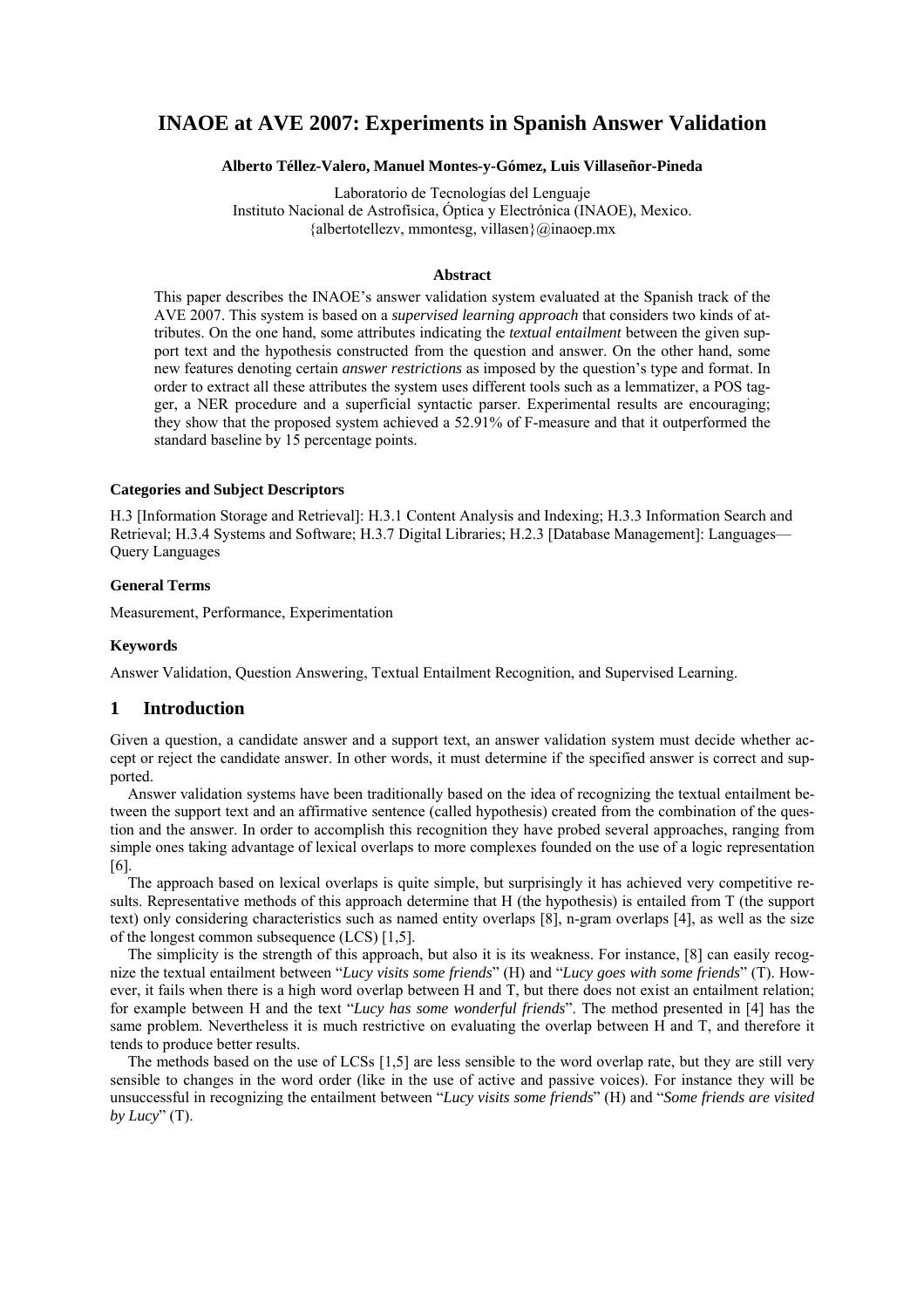Finally, all overlap-based methods have problems to deal with situations where the answer does not satisfied simple type restrictions imposed by the question. For instance, in the example of Table 1, the candidate answer is clearly incorrect, but it will be validated because the high lexical similarity between H and T.

| Question:            | What is the world record in the high jump?                                       |
|----------------------|----------------------------------------------------------------------------------|
| Answer:              | Javier Sotomayor                                                                 |
| Support text $(T)$ : | The world record in the high jump, obtained by Javier Sotomayor, is 2.45 meters. |
| Hypothesis $(H)$ :   | Javier Sotomayor is the world record in the high jump                            |

**Table 1**. Incorrect answer validation using overlap-based methods

The system described in this paper adopts several ideas from recent systems (in particular from [1,4,5]). It is based on a supervised learning approach that uses a combination of all previous used features (word overlaps and LCSs). In addition, it also includes some new characteristics that allow reducing previously discussed problems. In particular:

- It considers only content words for the calculus of word overlaps and the LCS. This represents a middle point between the usage of all words [4] and just named entities [8].
- It computes the LCS taking into consideration POS tags. This characteristic makes possible obtaining larger subsequences and also dealing with the synonymy phenomena.
- It makes a simple syntactic transformation over the generated hypothesis in order to simulate the usage of active and passive voices. In other words, it generates two hypotheses (H and H´) that combine in a different way the given question and answer. The inclusion of this additional hypothesis improves in many cases the calculus of the LCS.
- It uses some manually constructed lexical patterns to help treating support texts containing an apposition phrase. This idea was taken from the COGEX logic-based system [9]. Its goal is to make explicit the relation between the two elements of the apposition phase.
- Finally, it includes some new features denoting certain answer restrictions as imposed by the question's class. This new features avoid validating answers that does not correspond to the expected semantic type of answer.

The following sections give some details on the proposed system. In particular, section 2 describes the main characteristics of our system, whereas section 3 presents our evaluation results on the AVE 2007 Spanish track. Finally, section 4 discusses some general conclusions about the performance of the proposed approach.

# **2 Our Answer Validation System**

Figure 1 shows the general architecture of our system. It consists of three main phases: preprocessing, feature extraction and classification. The following subsections describe these processes.



**Figure 1**. INAOE's system for Spanish answer validation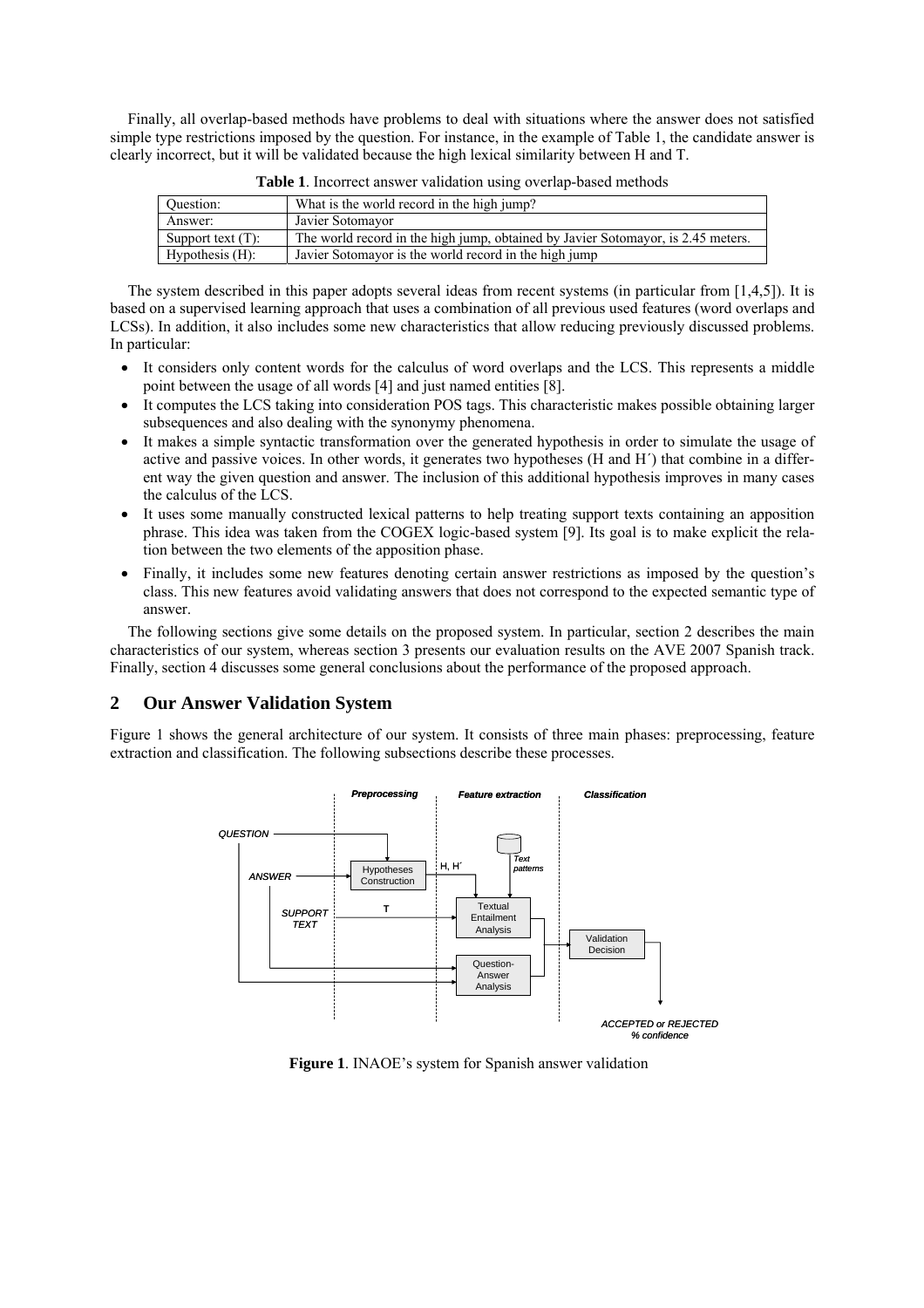#### **2.1 Preprocessing**

The main task of this initial phase is to construct *two distinct hypotheses* combining the given question and answer. In order to do that it firstly applies a superficial syntactic analysis over the question<sup>1</sup>. Then, using the obtained syntactic tree, it generates both hypotheses.

The first hypothesis (H) is constructed by replacing the nominal phrase that contains the interrogative particle by the given answer. For instance, given the question "*How many inhabitants are there in Longyearbyen?*" and the answer "*180 millions of inhabitants*", this approach allows generating the hypothesis H = "*180 millions of inhabitants are there in Longyearbyen*".

The second hypothesis (H´) is obtained doing a simple transformation on H. The idea is to detect the main verb phrase of the H (that is the main verb phrase of the question) and then interchange its surrounding nominal phrases. This way the second hypothesis for our example is H´ = "*in Longyearbyen are there 180 millions of inhabitants*".

#### **2.2 Feature Extraction**

As we previously mentioned, our system considers two kinds of attributes. On the one hand, some attributes indicating the textual entailment between the support text and the constructed hypotheses. On the other hand, some new features that denote certain answer restrictions imposed by the question's type. These attributes are extracted by two different modules of our system, the textual entailment analysis and the question-answer analysis.

#### *Textual Entailment Analysis*

The textual entailment analysis of the pairs (T, H) and (T, H´) consists of two stages: (i) compute the *term overlap*, and (ii) calculate the *term sequence overlap*. In order to avoid a high matching caused by functional terms (such as prepositions and determiners), in both cases we only consider the occurrence of content terms (nouns, verbs, adjectives and adverbs). Besides, we use the word lemmas, which allow getting a better term overlap.

The term overlap between the pair (T, H) is computed by a simple counting of the common content words in the support text  $(T)$  and the hypothesis  $(H)^2$ . The following features are generated from this analysis:

- (1) The rate of noun overlap between (T, H)
- (2) The rate of verb overlap between (T, H)
- (3) The rate of adjective overlap between (T, H)
- (4) The rate of adverb overlap between (T, H)
- (5) The rate of date overlap between  $(T, H)$
- $(6)$  The rate of number overlap between  $(T, H)$

Similar to [1,5] we compute the term sequence overlap by extracting the longest common subsequence (LCS). However, different from these previous approaches, our method only considers the occurrence of content words and allows the inclusion of POS tags inside the sequence.

In this case, it is necessary to compute the LCS from  $(T, H)$  as well as from  $(T, H')$ . Nevertheless, only the longest subsequence is used. This way we generate the following feature from this analysis:

(7) The size of the LCS between  $(T, H)$  or  $(T, H')$  divided by the size of H

It is important to remember that the presence of apposition phrases in the support text causes detriment on the LCS. In order to solve this problem we propose using some manually-constructed transformation patterns such as "*The <AGENT>, <AGENT>,* → *The <AGENT> <V> <AGENT>*".

The example of Table 2 illustrates the application of these patterns as well as the inclusion of POS tags inside the LCSs.

#### *Question-Answer Analysis*

 $\overline{\phantom{a}}$ 

There are two common situations related with the presence of an incorrect answer. The first one is that the semantic class of the extracted answer does not correspond to the expected class of answer (in accordance to the given question). For instance, having the answer "*yesterday*" for the question "*How many inhabitants are there in Longyearbyen?*".

The second situation occurs when the question asks about a specific fact and the answer makes reference to another different one. For instance, answering "*eight*" to the example question, using as support text "…*when eight animals parade by the principal street in Longyearbyen, a town of a thousand of inhabitants*".

<span id="page-2-1"></span><span id="page-2-0"></span>

<sup>&</sup>lt;sup>1</sup> This analysis was done by Freeling [2], an open source suite of language analyzers. <sup>2</sup> It is not necessary to compute the term overlap between (T) and (H<sup>'</sup>) since it will be exactly the same.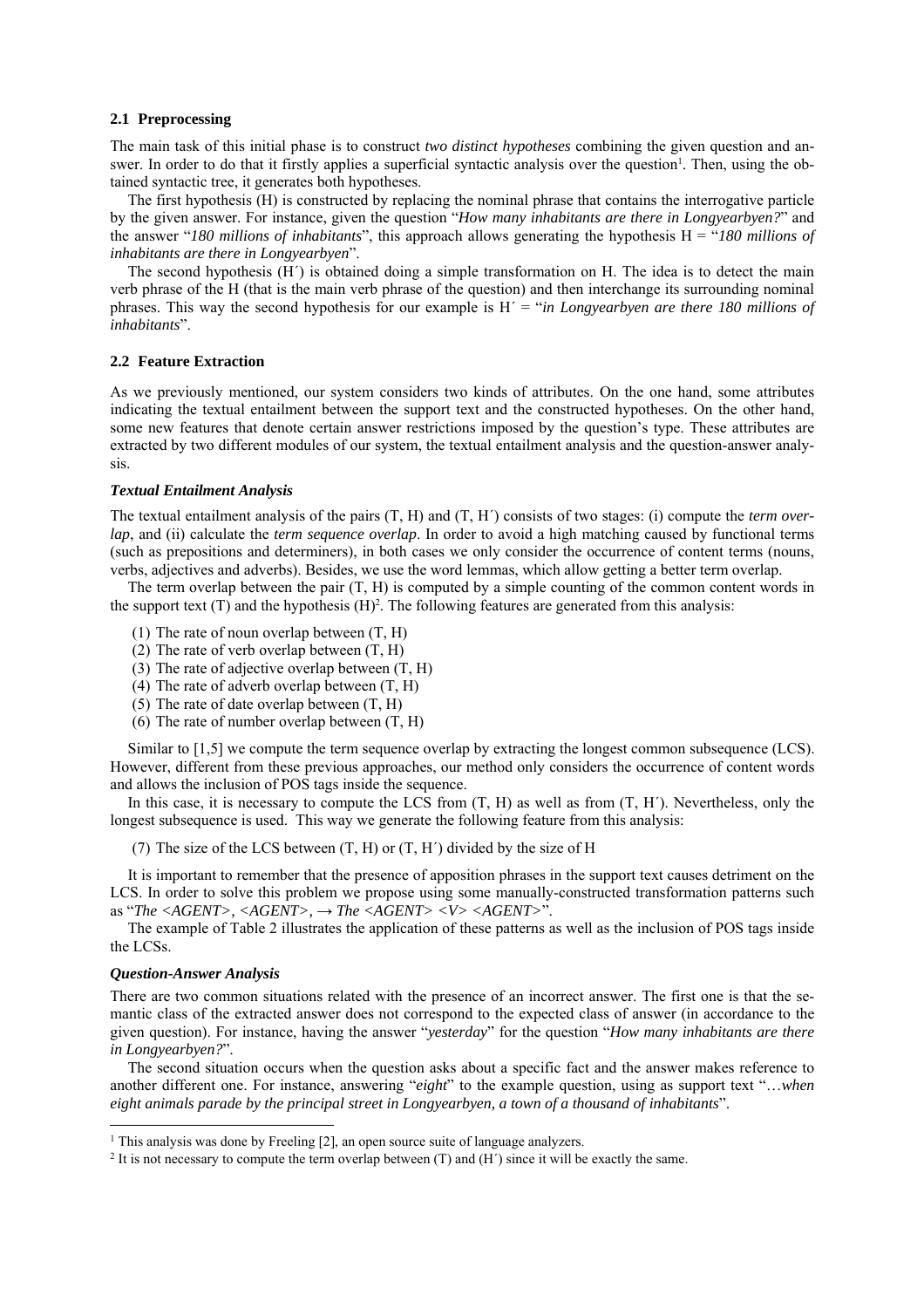| Ouestion:                         | What is the quinua?                                            |  |  |  |  |
|-----------------------------------|----------------------------------------------------------------|--|--|--|--|
| Answer:                           | Cereal                                                         |  |  |  |  |
| Support text $(T)$ :              | The quinua, an American cereal of great nutritional value,     |  |  |  |  |
| Original analysis                 |                                                                |  |  |  |  |
| Hypotheses:                       | Cereal is the quinua (H), The quinua is cereal $(H')$          |  |  |  |  |
| LCS (of size $= 2$ ):             | Quinua cereal                                                  |  |  |  |  |
| Using the transformation patterns |                                                                |  |  |  |  |
| Support Text $(T')$ :             | The quinua $(V)$ an American cereal of great nutritional value |  |  |  |  |
| Hypotheses:                       | Cereal is the quinua (H), The quinua is cereal (H')            |  |  |  |  |
| LCS (of size $=$ 3):              | Quinua (V) cereal                                              |  |  |  |  |

**Table 2**. Application of transformation patterns and POS tags in the LCS calculus

Our system includes two new features that attempt to capture these situations:

- (8) A Boolean value indicating if a general-class restriction is satisfied, and
- (9) A Boolean value indicating if a specific-type restriction is satisfied

The *general-class answer restriction* is TRUE if the semantic class of the extracted answer and the expected class of the answer are equal; other case it is set to FALSE. We consider three general classes: quantity, date, and proper noun. The question classification (i.e., the definition of the expected class of the answer) is done using the KNN supervised algorithm<sup>3</sup> [w](#page-3-0)ith  $K = 1$ .

In order to determine the *specific target fact* concerning the question it is necessary to perform the following procedure: (i) construct the syntactic tree of the question, and (ii) extract the principal noun from the noun phrase that contains the interrogative particle. Applying this procedure over the example question, the word "*inhabitants*" was selected as the specific target fact.

Once extracted the specific target fact from the question, it is possible to evaluate the *specific-type answer restriction*. Its value is set to TRUE if the specific target fact happens in the support text, in the immediate answer context (one content word to the right or left). In any other case its value is set to FALSE. Therefore, the candidate answer "*eight*" has its value set to FALSE since its immediate context ("eight *animals*") does not contains the noun "*inhabitants*". On the contrary, the candidate answer "*thousand*" will be have its value set to TRUE, since the noun "*inhabitants*" occurs in its immediate context ("*town* thousand *inhabitants*").

It is important to notice that not for all questions it is possible to establish a specific target fact (e.g., consider the question "*When was Amintore Fanfani born?*"). In these cases we considered –by default– that all candidate answers satisfied the specific-type restriction.

#### **2.3 Classification**

This final module generates the answer validation decision by means of a supervised learning approach, in particular, by a support vector machine classifier. This classifier decides if the answer is *validated* or *rejected* on the basis of the nine previously described features along with the following two additional ones:

- (10) The question category (i.e., factoid, definition, or list)
- (11) The question interrogative particle (i.e., who, where, when, etc.)

An evaluation of the proposed features during the development phase, using the information gain algorithm, shows us that the nouns overlap and the LCS size are the most discriminative features. The general ranking of the eleven features in decreasing order is as follows: 1, 7, 6, 11, 10, 8, 2, 5, 9, 4, and 3.

# **3 Experimental Evaluation**

#### **3.1 Training and Test Sets**

 $\overline{a}$ 

The training set available for the AVE 2007 Spanish task consists of 1817 answers, where 15% are validated answers and the rest 85% are rejected. In order to avoid the low recall in the validated answers we assembled a more balanced training set. Basically, we joined some answers from the training sets of the AVE 2006 and 2007. This new training set contains 2022 answers, where 44% are validated and 56% rejected.

On the other hand, the evaluation set for the Spanish AVE 2007 contains 564 answers (22.5% validated and 77.5% rejected) corresponding to 170 different questions.

Details on these sets are described in [7].

<span id="page-3-0"></span><sup>&</sup>lt;sup>3</sup> For the training process we considered all questions from the previous question answering CLEF campaigns.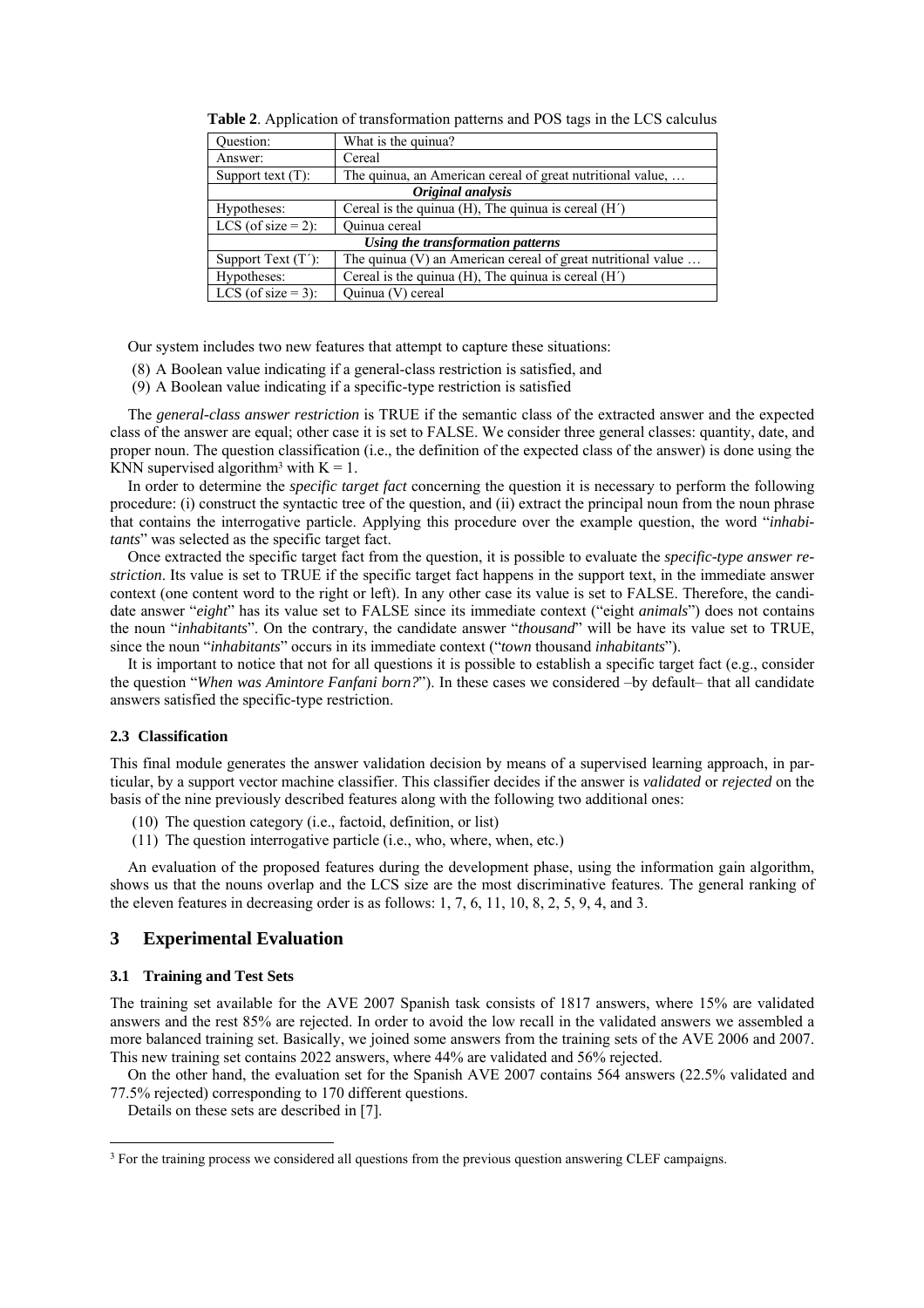# **3.2 Results**

This section describes the experimental results of our participation at the AVE 2007 Spanish task. This year we submitted two different runs. The first run (RUN 1) considered the system just as it was described in the previous section. On the other hand, the second run (RUN 2) used a different learning method; instead of using a single support vector machine classifier, it employed an ensemble of this classifier. This ensemble was implemented using the AdaBoostM1 algorithm in Weka [3].

Table 3 shows the evaluation results corresponding to our two submitted runs. It also shows (in the last row) the results for a 100% YES baseline (i.e., an answer validation system that validated all given answers). The results indicate that our methods achieved a very high recall and a middle level precision, which means that it validates must of the correct answers, but also some incorrect ones. It is important to point out that our best result (RUN 1) outperformed the baseline by 15 percentage points; the same proportion than the best evaluated system at the AVE 2006 [6].

|                  | <b>TP</b>        | FP -              |     |    |                        |         | TN   FN   Precision   Recall   F-measure |
|------------------|------------------|-------------------|-----|----|------------------------|---------|------------------------------------------|
| RUN <sub>1</sub> |                  | $109$   176   248 |     |    | $18$   38.25%   85.83% |         | 52.91%                                   |
| RUN <sub>2</sub> | $91 \quad$       | 131               | 293 | 36 | 40.99% 71.65%          |         | 52.15%                                   |
| 100% YES         | 127 <sup>1</sup> | 424               |     |    | 23.05%                 | $100\%$ | 37.46%                                   |

**Table 3**. General evaluation of the INAOE's system

This year the AVE organizers decide to include a new evaluation measure. This new measure, called qaaccuracy, aims to evaluate the influence of the answer validation systems to the question answering task. In order to compute this measure the answer validation systems must to select only one validated answer for each question. This way, the qa-accuracy expresses the rate of correct selected answers.

Table 4 presents the qa-accuracy results of our two runs. It also shows the results obtained by an "ideal" answer validation system (i.e., a system that, when possible, always selects a correct answer). Here, it is necessary to clarify that because only 101 questions (from the whole set of 170) has a correct candidate answer, it is impossible to obtain a 100% qa-accuracy.

The results of Table 4 are not conclusive. However, it is interesting to comment that our QA system (that was the best one in 2005 and the second best one in 2006 in the Spanish QA task) [10] obtains a 35.88% of accuracy on the same questions set and ignoring evaluate the correct NIL questions. This fact indicates –in some way– that answer validation is useful, and that it could produce interesting improvements over current QA systems.

|                  | <b>Selected Answers</b> |       |       |         |             |  |  |  |
|------------------|-------------------------|-------|-------|---------|-------------|--|--|--|
|                  | Total                   | Right | Wrong | Inexact | QA-accuracy |  |  |  |
| RUN <sub>1</sub> | 129                     | 76    | 47    |         | 44.71%      |  |  |  |
| RUN <sub>2</sub> | 107                     | 62    | 40    |         | 36.47%      |  |  |  |
| <b>IDEAL</b>     | 101                     | 101   |       |         | 59.41%      |  |  |  |

**Table 4**. Evaluation results obtained by the qa-accuracy measure

In order to do a detail evaluation of our system we also measured its precision over the subset of 101 questions that have a candidate corrected answer. In this case, RUN 1 validated the correct candidate answer for 75% of the questions, and RUN 2 for 61%. For the rest of the questions (a subset of 69 questions), where does not exist any correct candidate answer, the RUN 1 correctly answered NIL in 49% of the cases, whereas the RUN 2 correctly responded NIL in 61% of the questions.

# **4 Conclusions**

This paper described the INAOE's answer validation system that was evaluated at the Spanish track of the AVE 2007. This system adopts several ideas from recent *overlap-based* methods; basically, it is based on a supervised learning approach that uses a combination of all previous used features, in particular, the word overlaps and the longest common subsequences. However it includes some new notions that extend and improve these previous methods. For instance: (i) it considers only content words for the calculus of word overlaps and the LCS; (ii) it computes the LCS taking into consideration POS tags; (iii) it makes a syntactic transformation over the generated hypothesis in order to simulate the active and passive voices; (iv) it uses some manually constructed lexical